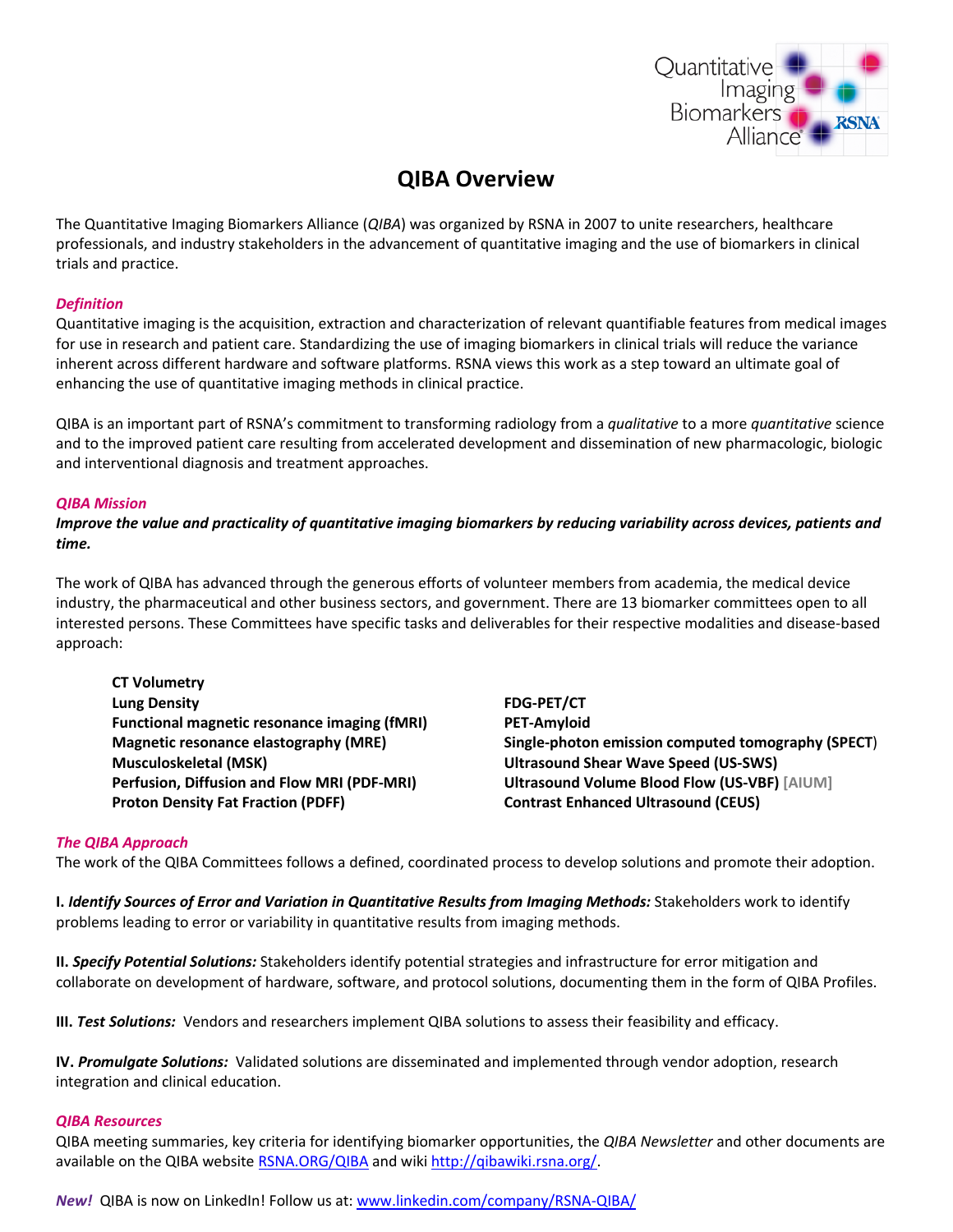# **Volunteers for the QIBA Committees are welcome; please contact us at: qiba@rsna.org QIBA Committees**

## **QIBA Governance Structure**

| <b>QIBA Chair:</b><br><b>QIBA Vice Chair:</b> | Edward F. Jackson, PhD<br>Alex Guimaraes, MD, PhD | (University of Wisconsin, School of Medicine & Public Health)<br>(Oregon Health & Science University) |
|-----------------------------------------------|---------------------------------------------------|-------------------------------------------------------------------------------------------------------|
| <b>Scientific Liaison: CT:</b>                | Andrew J. Buckler, MS                             | (Elucid Bioimaging, Inc.)                                                                             |
| <b>Scientific Liaison: MR:</b>                | Thomas L. Chenevert, PhD                          | (University of Michigan Health System)                                                                |
| <b>Scientific Liaison: NM:</b>                | Paul E. Kinahan, PhD                              | (University of Washington)                                                                            |
| <b>Scientific Liaison: US:</b>                | Paul L. Carson, PhD                               | (University of Michigan Health System)                                                                |

## **Process Committee**

\_\_\_\_\_\_\_\_\_\_\_\_\_\_\_\_\_\_\_\_\_\_\_\_\_\_\_\_\_\_\_\_\_\_\_\_\_\_\_\_\_\_\_\_\_\_\_\_\_\_\_\_\_\_\_\_\_\_\_\_\_\_\_\_

\_\_\_\_\_\_\_\_\_\_\_\_\_\_\_\_\_\_\_\_\_\_\_\_\_\_\_\_\_\_\_\_\_\_\_\_\_\_\_\_\_\_\_\_\_\_\_\_\_\_\_\_\_\_\_\_\_\_\_\_\_\_\_\_

| Chair:             | Kevin O'Donnell, MASc | (Toshiba Medical Research Institute-USA, Canon Group) |
|--------------------|-----------------------|-------------------------------------------------------|
| <b>Vice Chair:</b> | Daniel Sullivan, MD   | (Duke University Medical Center)                      |

## **Coordinating Committees**

|  | <b>Computed Tomography (CT) Coordinating Committee</b> |  |  |
|--|--------------------------------------------------------|--|--|
|--|--------------------------------------------------------|--|--|

| <b>Co-Chairs:</b>  | Rudresh Jarecha, MBBS, DNB, DMRE | (PAREXEL International)                                |
|--------------------|----------------------------------|--------------------------------------------------------|
|                    | Lawrence Schwartz, MD            | (New York Presbyterian Hospital / Columbia University) |
| <b>Vice Chair:</b> | David Lynch, MD                  | (National Jewish Health)                               |

#### **Magnetic Resonance Imaging (MR) Coordinating Committee**

| <b>Co-Chairs:</b>  | Mark Rosen, MD, PhD  | (University of Pennsylvania) |
|--------------------|----------------------|------------------------------|
|                    | Gudrun Zahlmann. PhD | (F. Hoffmann-La Roche Ltd.)  |
| <b>Vice Chair:</b> | Cathy Elsinger, PhD  | (NordicNeuroLab, Inc.)       |

#### **Nuclear Medicine (NM) Coordinating Committee**

| <b>Co-Chairs:</b>  | Richard Wahl, MD    | (Mallinckrodt Institute, Washington University) |
|--------------------|---------------------|-------------------------------------------------|
|                    | Eric Perlman, MD    | (Perlman Advisory Group, LLC)                   |
| <b>Vice Chair:</b> | P. David Mozley, MD | (Weill Cornell Medical College)                 |

### **Ultrasound (US) Coordinating Committee**

\_\_\_\_\_\_\_\_\_\_\_\_\_\_\_\_\_\_\_\_\_\_\_\_\_\_\_\_\_\_\_\_\_\_\_\_\_\_\_\_\_\_\_\_\_\_\_\_\_\_\_\_\_\_\_\_\_\_\_\_\_\_\_\_

| Chair:             | Tim Hall, PhD   | (University of Wisconsin, School of Medicine & Public Health) |
|--------------------|-----------------|---------------------------------------------------------------|
| <b>Vice Chair:</b> | Brian Garra, MD | (Washington DC VA Medical Center / FDA)                       |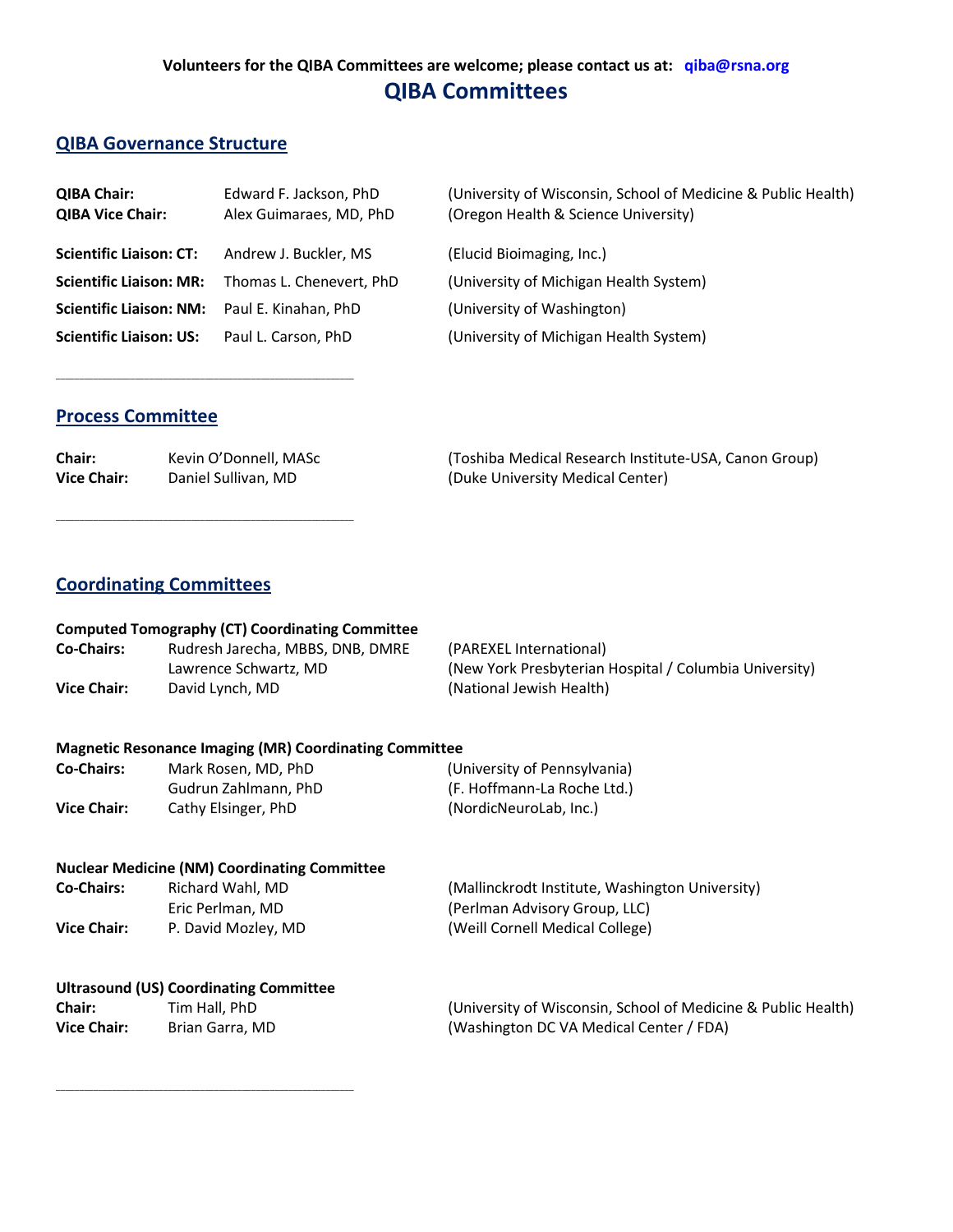## **Biomarker Committees (by imaging modality)**

#### **CT**

**CT Volumetry Co-Chairs:** Rudresh Jarecha, MBBS, DNB, DMRE (PAREXEL International) Ehsan Samei, PhD (Duke University Medical Center) Jenifer Siegelman, MD, MPH (Takeda Pharmaceuticals)

\_\_\_\_\_\_\_\_\_\_\_\_\_\_\_\_\_\_\_\_\_\_\_\_\_\_\_\_\_\_\_\_\_\_\_\_\_\_\_\_\_\_\_\_\_\_\_\_\_\_\_\_\_\_\_\_\_\_\_\_\_\_\_

## **Lung Density**

**Co-Chairs:**

Sean Fain, PhD (University of Wisconsin, School of Medicine & Public Health) Matthew Fuld, PhD (Siemens Medical Solutions USA, Inc.) David Lynch, MD (National Jewish Health)

## **MR**

# **fMRI**

**Co-Chairs:** Feroze Mohamed, PhD (Thomas Jefferson University Hospital) Jay Pillai, MD (Johns Hopkins University) David Soltysik, PhD (U.S. Food and Drug Administration (FDA))

## **MRE**

**Co-Chairs:** Patricia Cole, PhD, MD (Cole Imaging and Biomarker Consulting, LLC) Richard Ehman, MD (Mayo Clinic)

**MSK**

**Co-Chairs**

Thomas Link, MD, PhD (University of California, San Francisco) Xiaojuan Li, PhD (Cleveland Clinic Foundation)

## **Perfusion, Diffusion and Flow - MRI**

**Co-Chairs:** Michael Boss, PhD (NIST) John Kirsch, PhD (Massachusetts General Hospital) Daniel Barboriak, MD (Duke University)

**Proton Density Fat Fraction Co-Chairs:**

Scott Reeder, MD, PhD (University of Wisconsin, School of Medicine & Public Health) Takeshi Yokoo, MD, PhD (University of Texas Southwestern Medical Center)

#### **NM FDG-PET**

**Co-Chairs:**

**PET-Amyloid** 

John J. Sunderland, PhD (University of Iowa) Scott Wollenweber, PhD (GE Healthcare)

\_\_\_\_\_\_\_\_\_\_\_\_\_\_\_\_\_\_\_\_\_\_\_\_\_\_\_\_\_\_\_\_\_\_\_\_\_\_\_\_\_\_\_\_\_\_\_\_\_\_\_\_\_\_\_\_\_\_\_\_\_

Rathan Subramaniam, MD, PhD, MPH (University of Texas, Southwestern Medical Center)

Anne Smith, PhD (Siemens Medical Solutions USA, Inc.)

**Co-chairs:** Satoshi Minoshima, MD, PhD (University of Utah) Dawn C. Matthews, MS, MBA (ADM Diagnostics, LLC)